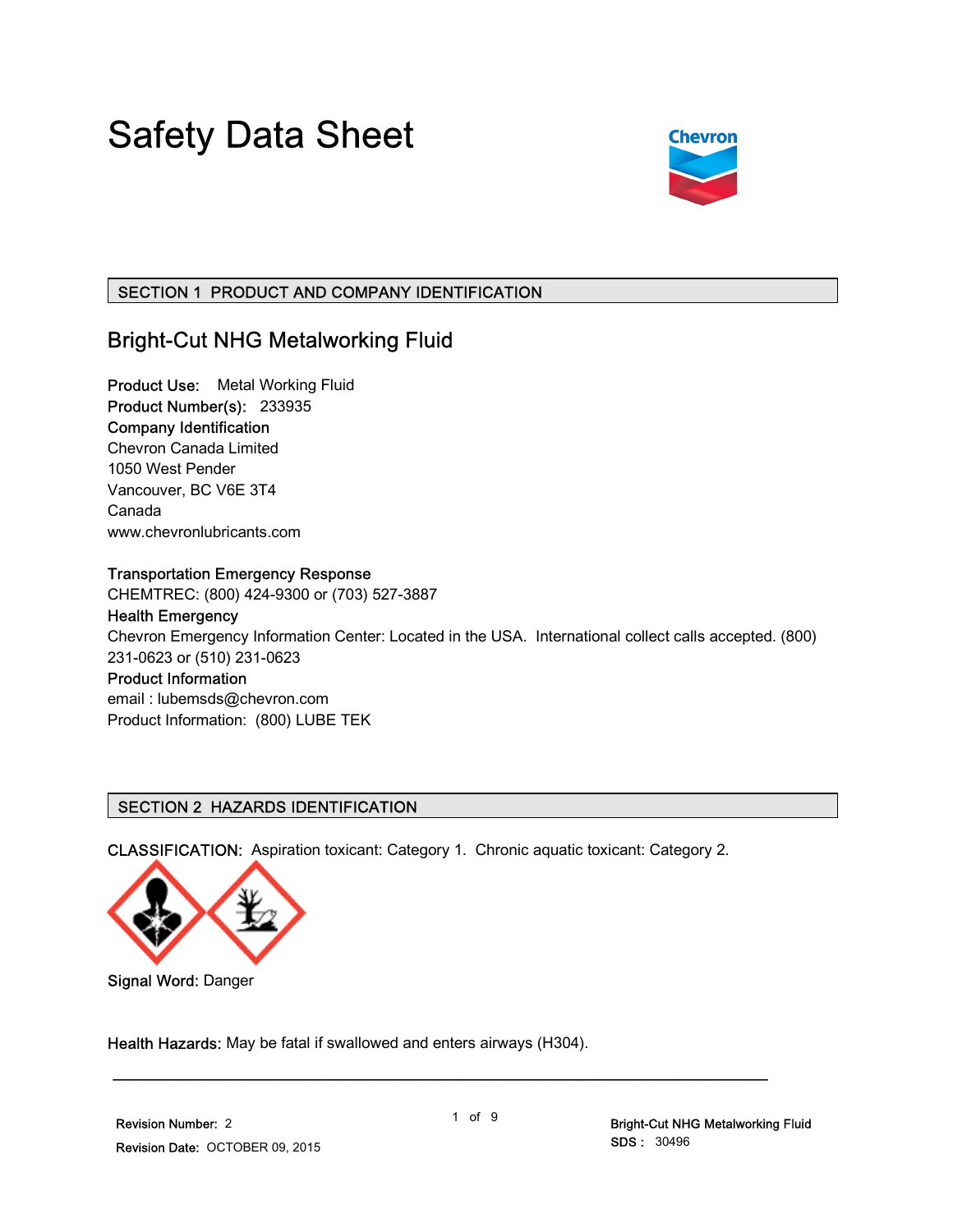Environmental Hazards: Toxic to aquatic life with long lasting effects (H411).

## PRECAUTIONARY STATEMENTS:

Prevention: Avoid release to the environment (P273).

Response: IF SWALLOWED: Immediately call a POISON CENTER/doctor (P301+P310). Do NOT induce vomiting (P331). Collect spillage (P391).

Storage: Store locked up (P405).

Disposal: Dispose of contents/container in accordance with applicable local/regional/national/international regulations (P501).

# SECTION 3 COMPOSITION/ INFORMATION ON INGREDIENTS

| <b>COMPONENTS</b>                      | <b>CAS NUMBER</b> | <b>LAMOUNT</b>   |
|----------------------------------------|-------------------|------------------|
| Distillates, hydrotreated middle       | 64742-46-7        | 97 %weight       |
| Highly refined mineral oil (C15 - C50) | Mixture           | $0 - 1$ % weight |

Information on ingredients that are considered Controlled Products and/or that appear on the WHMIS Ingredient Disclosure List (IDL) is provided as required by the Canadian Hazardous Products Act (HPA, Sections 13 and 14). Ingredients considered hazardous under the OSHA Hazard Communication Standard, 29 CFR 1910.1200, are also listed. See Section 15 for additional regulatory information.

# SECTION 4 FIRST AID MEASURES

#### Description of first aid measures

Eye: No specific first aid measures are required. As a precaution, remove contact lenses, if worn, and flush eyes with water.

Skin: Wash skin with water immediately and remove contaminated clothing and shoes. Get medical attention if any symptoms develop. To remove the material from skin, use soap and water. Discard contaminated clothing and shoes or thoroughly clean before reuse.

Ingestion: If swallowed, get immediate medical attention. Do not induce vomiting. Never give anything by mouth to an unconscious person.

Inhalation: No specific first aid measures are required. If exposed to excessive levels of material in the air, move the exposed person to fresh air. Get medical attention if coughing or respiratory discomfort occurs. If exposed to excessive amounts of material in air, move the exposed person to fresh air. Get medical attention if coughing or respiratory discomfort occurs.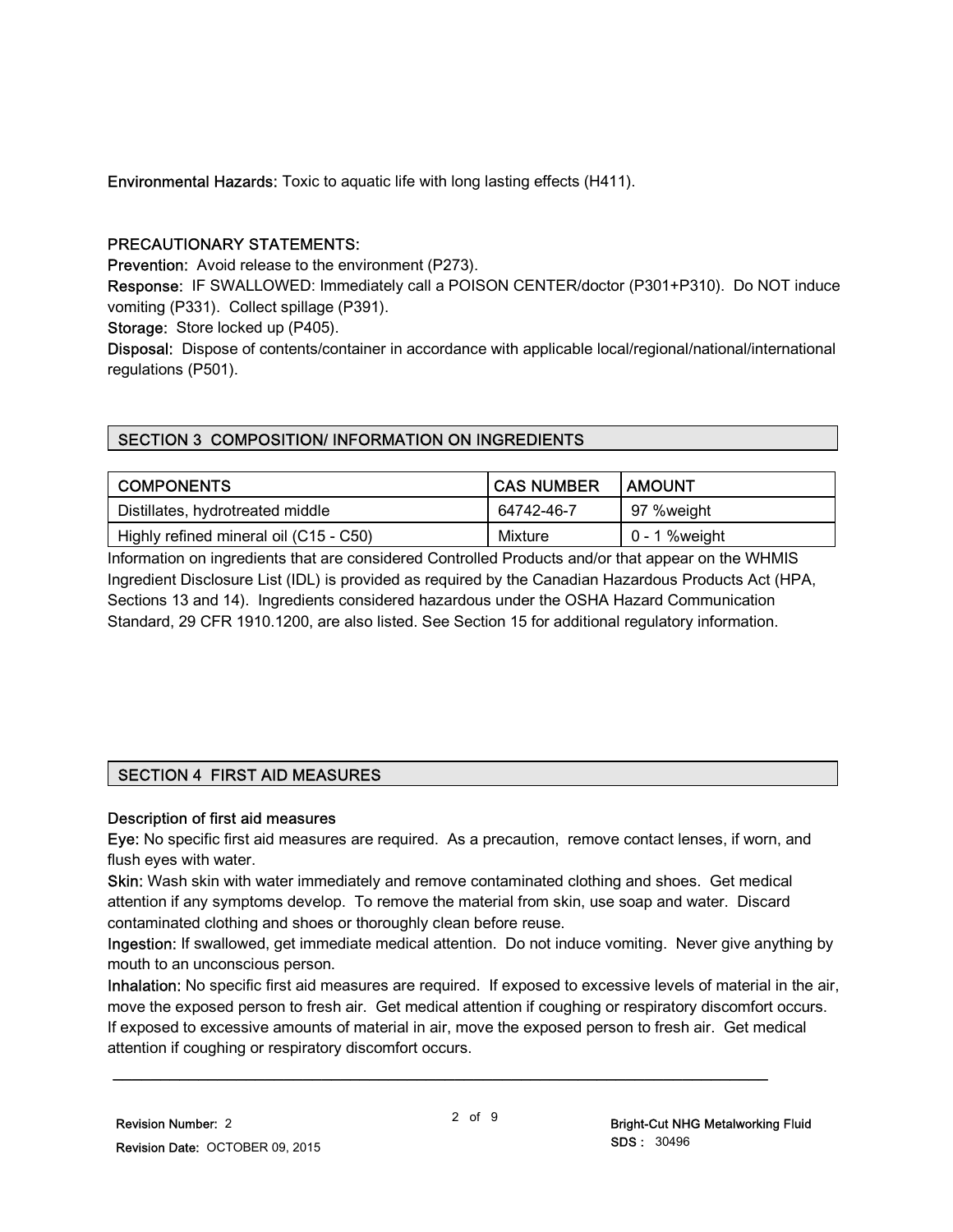# Most important symptoms and effects, both acute and delayed IMMEDIATE HEALTH EFFECTS

Eye: Not expected to cause prolonged or significant eye irritation.

Skin: Skin contact may cause drying or defatting of the skin. Contact with the skin is not expected to cause an allergic skin response. Symptoms may include pain, itching, discoloration, swelling, and blistering. Not expected to be harmful to internal organs if absorbed through the skin.

Ingestion: Highly toxic; may be fatal if swallowed. Because of its low viscosity, this material can directly enter the lungs, if swallowed, or if subsequently vomited. Once in the lungs it is very difficult to remove and can cause severe injury or death.

Inhalation: Not expected to be harmful if inhaled. Contains a petroleum-based mineral oil. May cause respiratory irritation or other pulmonary effects following prolonged or repeated inhalation of oil mist at airborne levels above the recommended mineral oil mist exposure limit. Symptoms of respiratory irritation may include coughing and difficulty breathing.

#### Indication of any immediate medical attention and special treatment needed

Note to Physicians: Ingestion of this product or subsequent vomiting may result in aspiration of light hydrocarbon liquid, which may cause pneumonitis.

#### SECTION 5 FIRE FIGHTING MEASURES

EXTINGUISHING MEDIA: Use water fog, foam, dry chemical or carbon dioxide (CO2) to extinguish flames.

#### PROTECTION OF FIRE FIGHTERS:

Fire Fighting Instructions: This material will burn although it is not easily ignited. See Section 7 for proper handling and storage. For fires involving this material, do not enter any enclosed or confined fire space without proper protective equipment, including self-contained breathing apparatus.

Combustion Products: Highly dependent on combustion conditions. A complex mixture of airborne solids, liquids, and gases including carbon monoxide, carbon dioxide, and unidentified organic compounds will be evolved when this material undergoes combustion.

#### SECTION 6 ACCIDENTAL RELEASE MEASURES

Protective Measures: Eliminate all sources of ignition in vicinity of spilled material.

Spill Management: Stop the source of the release if you can do it without risk. Contain release to prevent further contamination of soil, surface water or groundwater. Clean up spill as soon as possible, observing precautions in Exposure Controls/Personal Protection. Use appropriate techniques such as applying non-combustible absorbent materials or pumping. Where feasible and appropriate, remove contaminated soil. Place contaminated materials in disposable containers and dispose of in a manner consistent with applicable regulations.

Reporting: Report spills to local authorities as appropriate or required.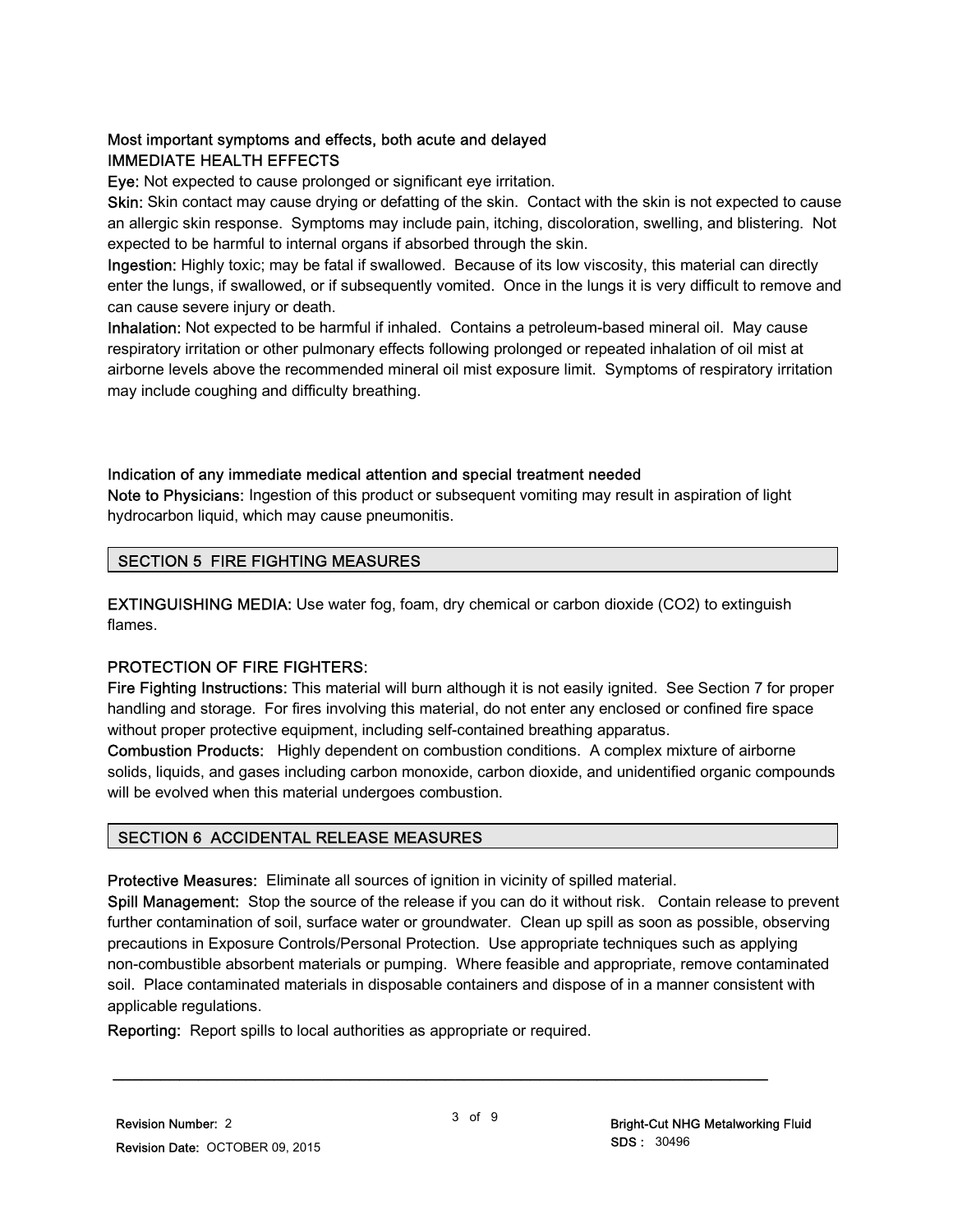#### SECTION 7 HANDLING AND STORAGE

General Handling Information: Avoid contaminating soil or releasing this material into sewage and drainage systems and bodies of water.

Precautionary Measures: Do not get in eyes, on skin, or on clothing. Do not breathe oil mist at concentrations above the recommended mineral oil mist exposure limit. Do not taste or swallow. Wash thoroughly after handling.

Static Hazard: Electrostatic charge may accumulate and create a hazardous condition when handling this material. To minimize this hazard, bonding and grounding may be necessary but may not, by themselves, be sufficient. Review all operations which have the potential of generating and accumulating an electrostatic charge and/or a flammable atmosphere (including tank and container filling, splash filling, tank cleaning, sampling, gauging, switch loading, filtering, mixing, agitation, and vacuum truck operations) and use appropriate mitigating procedures.

Container Warnings: Container is not designed to contain pressure. Do not use pressure to empty container or it may rupture with explosive force. Empty containers retain product residue (solid, liquid, and/or vapor) and can be dangerous. Do not pressurize, cut, weld, braze, solder, drill, grind, or expose such containers to heat, flame, sparks, static electricity, or other sources of ignition. They may explode and cause injury or death. Empty containers should be completely drained, properly closed, and promptly returned to a drum reconditioner or disposed of properly.

# SECTION 8 EXPOSURE CONTROLS/PERSONAL PROTECTION

#### GENERAL CONSIDERATIONS:

Consider the potential hazards of this material (see Section 2), applicable exposure limits, job activities, and other substances in the work place when designing engineering controls and selecting personal protective equipment. If engineering controls or work practices are not adequate to prevent exposure to harmful levels of this material, the personal protective equipment listed below is recommended. The user should read and understand all instructions and limitations supplied with the equipment since protection is usually provided for a limited time or under certain circumstances.

#### ENGINEERING CONTROLS:

Use in a well-ventilated area.

#### PERSONAL PROTECTIVE EQUIPMENT

Eye/Face Protection: No special eye protection is normally required. Where splashing is possible, wear safety glasses with side shields as a good safety practice.

Skin Protection: Wear protective clothing to prevent skin contact. Selection of protective clothing may include gloves, apron, boots, and complete facial protection depending on operations conducted. Suggested materials for protective gloves include: 4H (PE/EVAL), Nitrile Rubber, Silver Shield, Viton.

Respiratory Protection: No respiratory protection is normally required. Air-Purifying Respirator for Organic Vapors.

If user operations generate an oil mist, determine if airborne concentrations are below the occupational exposure limit for mineral oil mist. If not, wear an approved respirator that provides adequate protection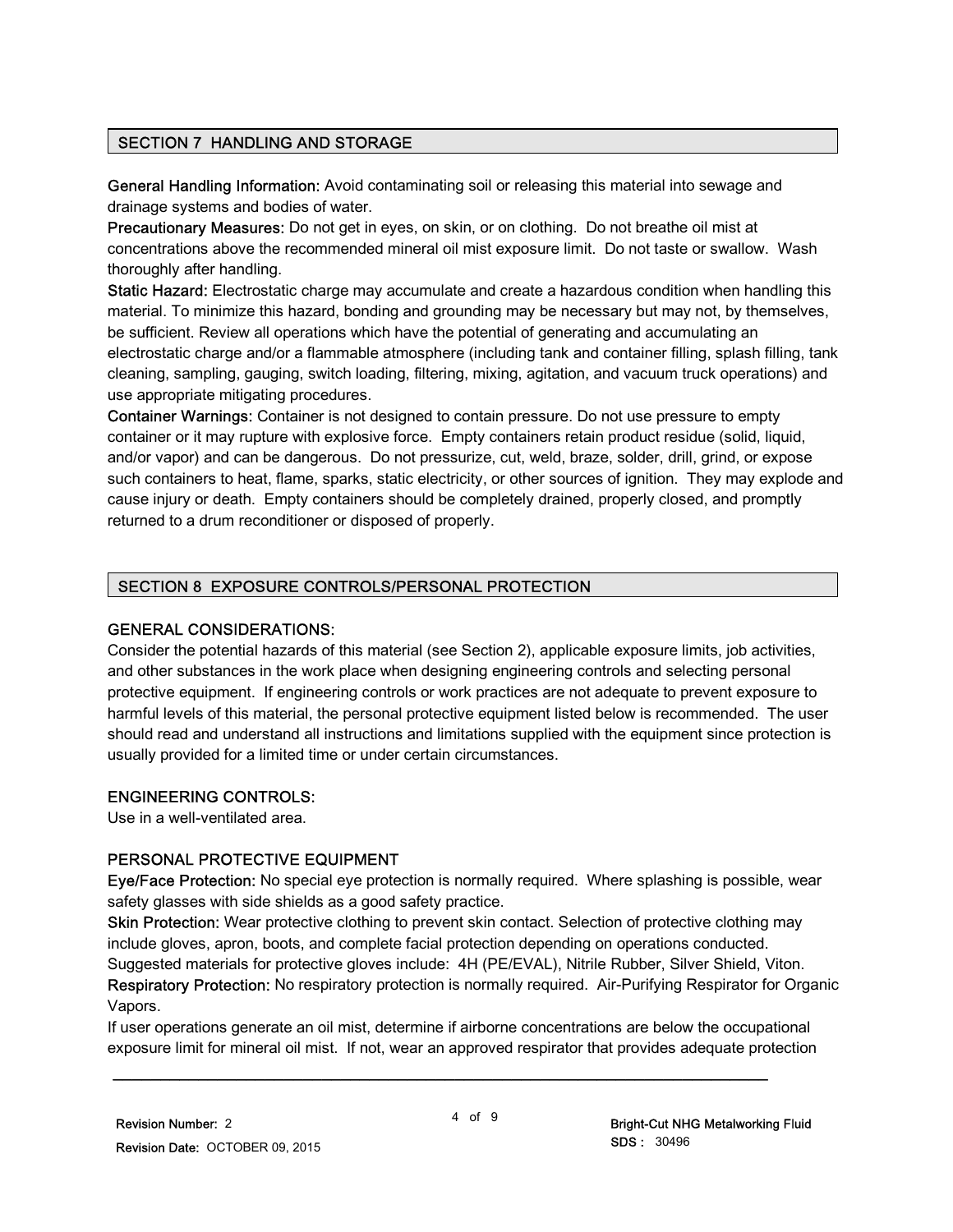from the measured concentrations of this material. For air-purifying respirators use a particulate cartridge. Use a positive pressure air-supplying respirator in circumstances where air-purifying respirators may not provide adequate protection.

#### Occupational Exposure Limits:

| Component                         | Country/<br>Agency | <b>TWA</b>       | <b>STEL</b>       | Ceiling | <b>Notation</b> |
|-----------------------------------|--------------------|------------------|-------------------|---------|-----------------|
| Highly refined mineral oil (C15 - | <b>ACGIH</b>       | $5 \text{ mg/m}$ | $10 \text{ mg/m}$ | $- -$   | $-$             |
| $ C50\rangle$                     |                    |                  |                   |         |                 |

 NOTE ON OCCUPATIONAL EXPOSURE LIMITS: Consult local authorities for acceptable provincial values in Canada. Consult the Canadian Standards Association Standard 94.4-2002 Selection, Use and Care of Respirators.

#### SECTION 9 PHYSICAL AND CHEMICAL PROPERTIES

Attention: the data below are typical values and do not constitute a specification.

Color: Colorless to yellow Physical State: Liquid Odor: Hydrocarbon odor Odor Threshold: No data available pH: Not Applicable Vapor Pressure: < 0.01 mmHg Maximum @ 37.8 °C (100 °F) Vapor Density (Air = 1): > 1 Minimum Initial Boiling Point: 260°C (500°F) Minimum Solubility: Soluble in hydrocarbons; insoluble in water Freezing Point: Not Applicable Specific Gravity: 0.83 @ 15.6°C (60.1°F) / 15.6°C (60.1°F) Density: 0.8270 kg/l @ 15°C (59°F) (Typical) Volatile Organic Compounds (VOC) : 46.30 % Viscosity: 4.19 cSt @ 40°C (104°F) Minimum Evaporation Rate: No data available Decomposition temperature: No data available Octanol/Water Partition Coefficient: No data available

#### FLAMMABLE PROPERTIES:

Flammability (solid, gas): No Data Available

Flashpoint: (Cleveland Open Cup) 105 °C (221 °F) Minimum Autoignition: No data available Flammability (Explosive) Limits (% by volume in air): Lower: Not Applicable Upper: Not Applicable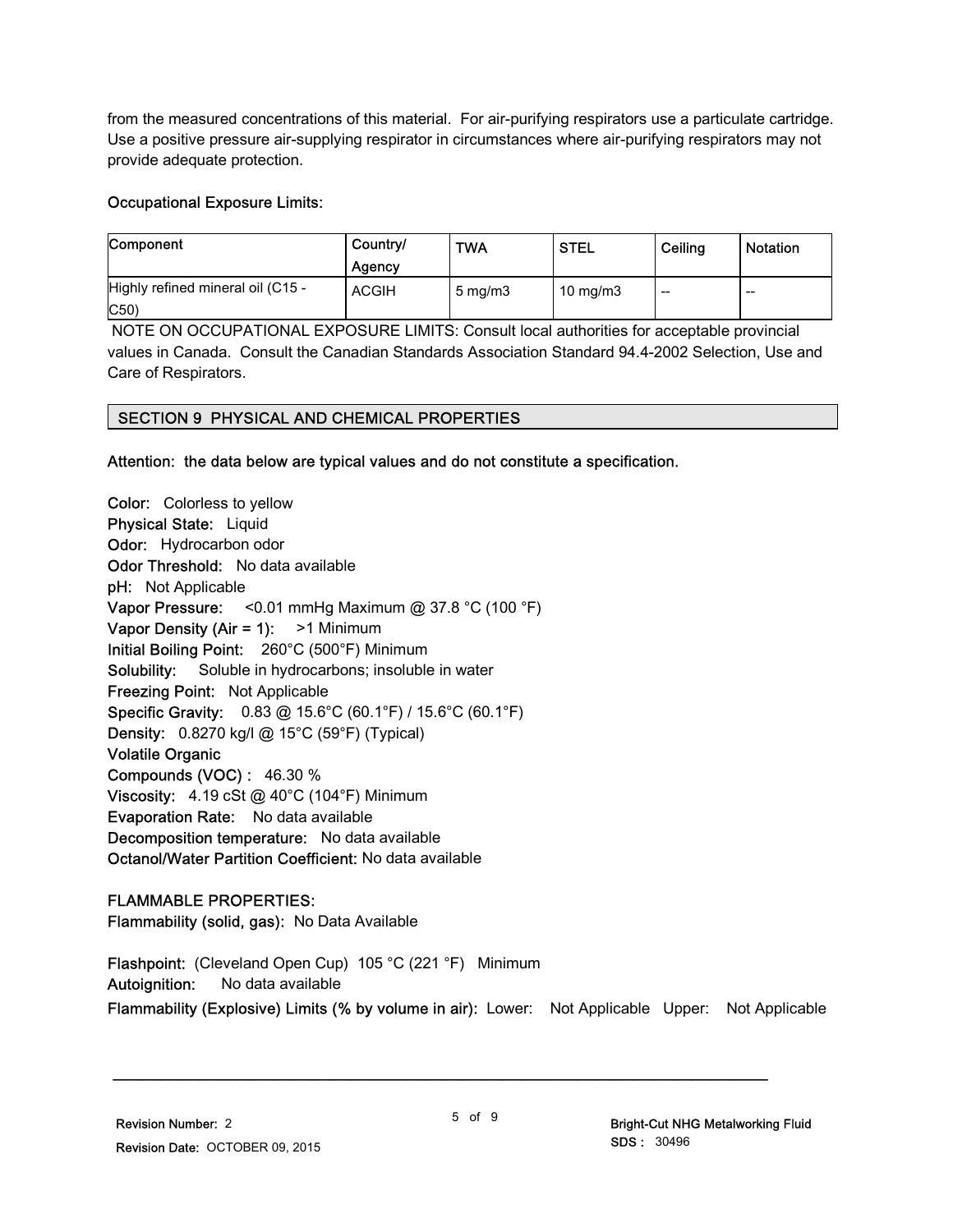#### SECTION 10 STABILITY AND REACTIVITY

Reactivity: May react with strong acids or strong oxidizing agents, such as chlorates, nitrates, peroxides, etc.

Chemical Stability: This material is considered stable under normal ambient and anticipated storage and handling conditions of temperature and pressure.

Incompatibility With Other Materials: Not applicable

Hazardous Decomposition Products: None known (None expected)

Hazardous Polymerization: Hazardous polymerization will not occur.

Sensitivity to Mechanical Impact: No.

# SECTION 11 TOXICOLOGICAL INFORMATION

#### Information on toxicological effects

Serious Eye Damage/Irritation: The eye irritation hazard is based on evaluation of data for product components.

Skin Corrosion/Irritation: The skin irritation hazard is based on evaluation of data for similar materials or product components.

Skin Sensitization: The skin sensitization hazard is based on evaluation of data for product components.

Acute Dermal Toxicity: The acute dermal toxicity hazard is based on evaluation of data for similar materials or product components.

Acute Oral Toxicity: The acute oral toxicity hazard is based on evaluation of data for similar materials or product components.

Acute Inhalation Toxicity: The acute inhalation toxicity hazard is based on evaluation of data for product components.

Acute Toxicity Estimate: Not Determined

Germ Cell Mutagenicity: The hazard evaluation is based on data for components or a similar material.

Carcinogenicity: The hazard evaluation is based on data for components or a similar material.

Reproductive Toxicity: The hazard evaluation is based on data for components or a similar material.

Specific Target Organ Toxicity - Single Exposure: The hazard evaluation is based on data for components or a similar material.

Specific Target Organ Toxicity - Repeated Exposure: The hazard evaluation is based on data for components or a similar material.

\_\_\_\_\_\_\_\_\_\_\_\_\_\_\_\_\_\_\_\_\_\_\_\_\_\_\_\_\_\_\_\_\_\_\_\_\_\_\_\_\_\_\_\_\_\_\_\_\_\_\_\_\_\_\_\_\_\_\_\_\_\_\_\_\_\_\_\_\_

#### ADDITIONAL TOXICOLOGY INFORMATION:

 This product contains petroleum base oils which may be refined by various processes including severe solvent extraction, severe hydrocracking, or severe hydrotreating. None of the oils requires a cancer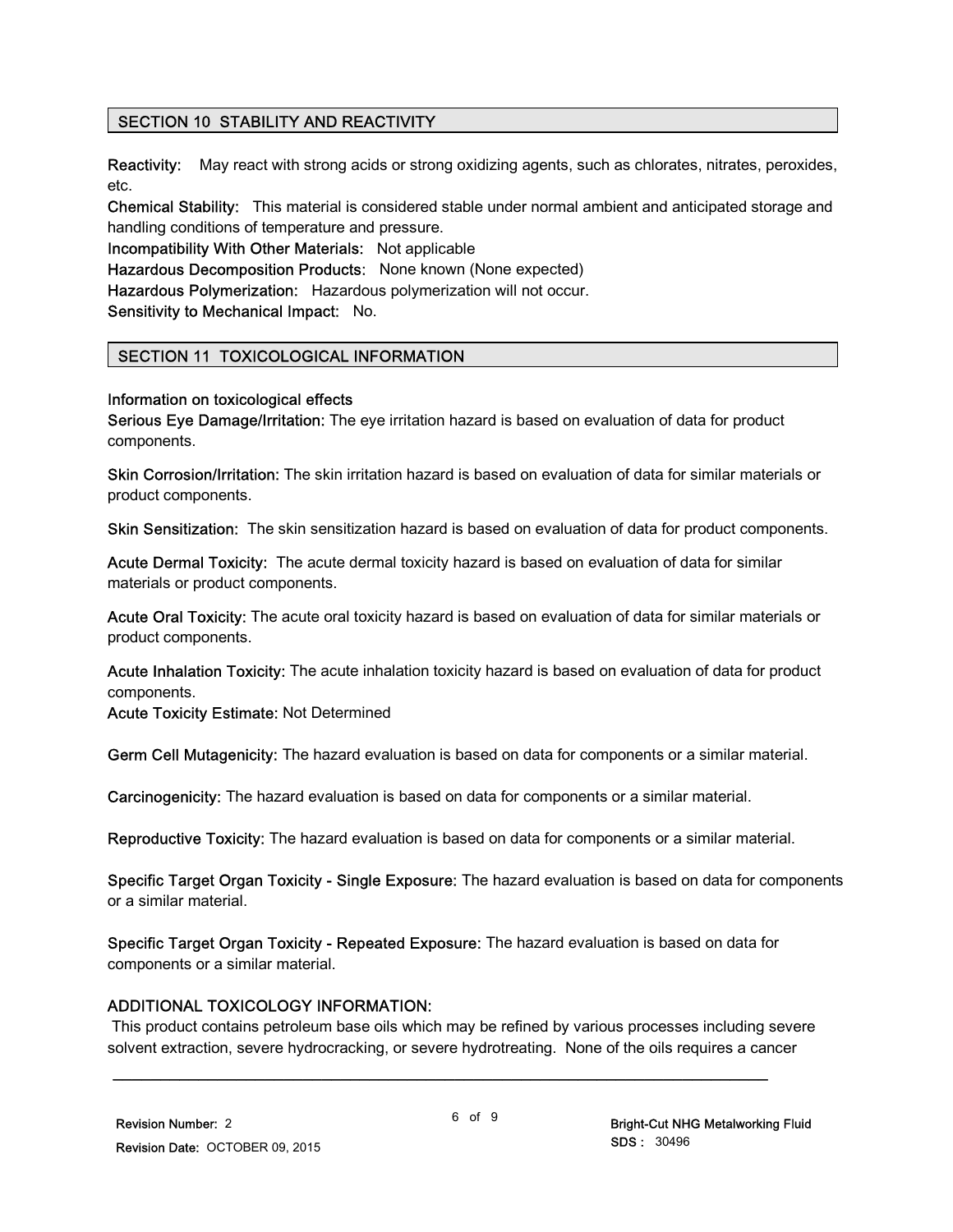warning under the OSHA Hazard Communication Standard (29 CFR 1910.1200). These oils have not been listed in the National Toxicology Program (NTP) Annual Report nor have they been classified by the International Agency for Research on Cancer (IARC) as; carcinogenic to humans (Group 1), probably carcinogenic to humans (Group 2A), or possibly carcinogenic to humans (Group 2B).

 These oils have not been classified by the American Conference of Governmental Industrial Hygienists (ACGIH) as: confirmed human carcinogen (A1), suspected human carcinogen (A2), or confirmed animal carcinogen with unknown relevance to humans (A3).

# SECTION 12 ECOLOGICAL INFORMATION

#### **ECOTOXICITY**

This material is expected to be toxic to aquatic organisms and may cause long-term adverse effects in the aquatic environment.

The product has not been tested. The statement has been derived from the properties of the individual components.

#### **MOBILITY**

No data available.

#### PERSISTENCE AND DEGRADABILITY

This material is not expected to be readily biodegradable. The biodegradability of this material is based on an evaluation of data for the components or a similar material.

The product has not been tested. The statement has been derived from the properties of the individual components.

#### POTENTIAL TO BIOACCUMULATE

Bioconcentration Factor: No data available. Octanol/Water Partition Coefficient: No data available

#### SECTION 13 DISPOSAL CONSIDERATIONS

Use material for its intended purpose or recycle if possible. Oil collection services are available for used oil recycling or disposal. Place contaminated materials in containers and dispose of in a manner consistent with applicable regulations. Contact your sales representative or local environmental or health authorities for approved disposal or recycling methods. (See B.C. Reg. GY/92 Waste Management Act; R.R.O. 1990, Reg. 347 General-Waste Management; C.C.SM.c. W40 The Waste Reduction and Prevention Act; N.S. Reg. 51/95 and N.S. Reg. 179/96 for examples of Provincial legislation.)

#### SECTION 14 TRANSPORT INFORMATION

The description shown may not apply to all shipping situations. Consult 49CFR, or appropriate Dangerous Goods Regulations, for additional description requirements (e.g., technical name) and mode-specific or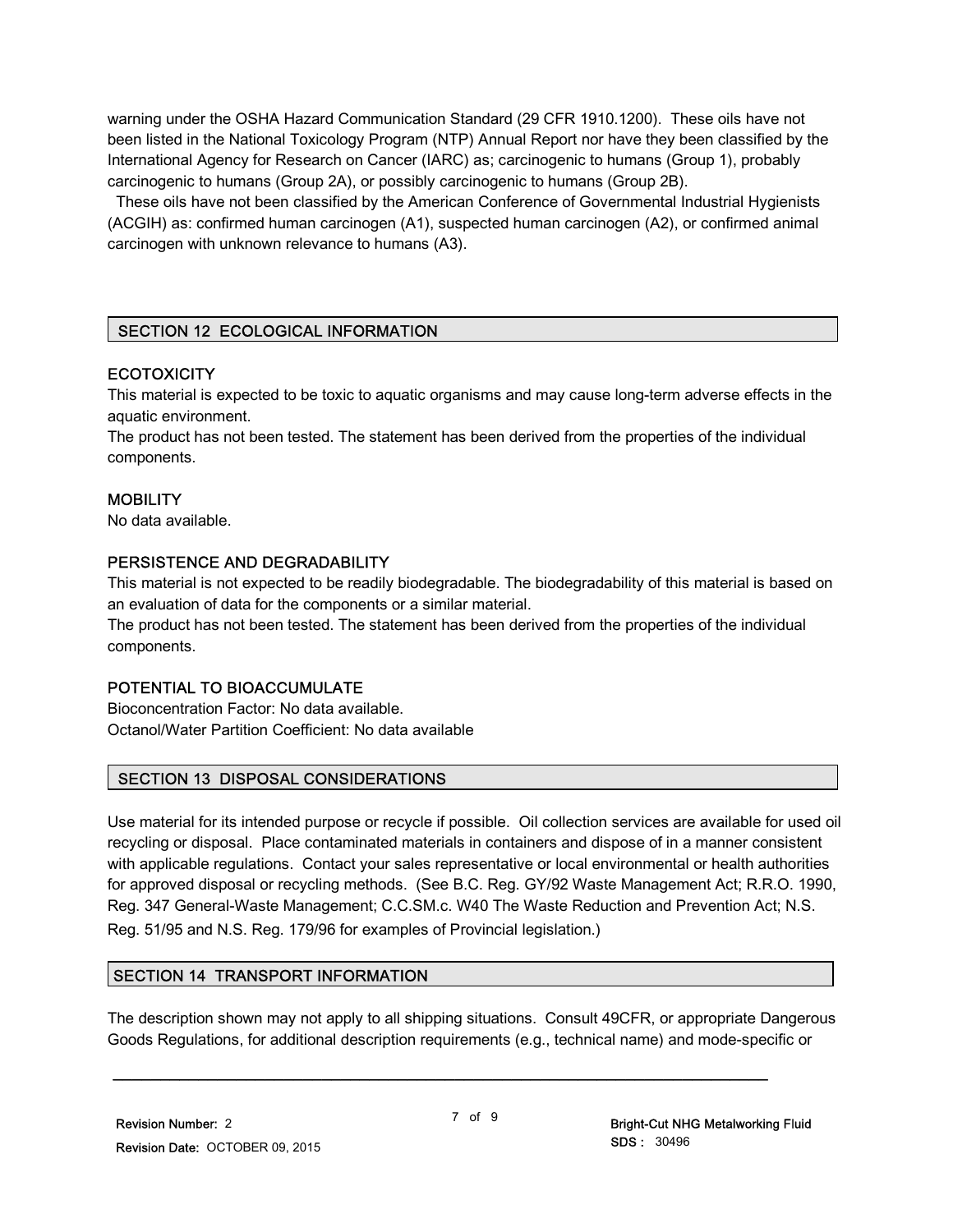quantity-specific shipping requirements.

TC Shipping Description: UN3082, ENVIRONMENTALLY HAZARDOUS SUBSTANCE, LIQUID, N.O.S. (PETROLEUM DISTILLATES), 9, III, MARINE POLLUTANT (PETROLEUM DISTILLATES)

IMO/IMDG Shipping Description: UN3082, ENVIRONMENTALLY HAZARDOUS SUBSTANCE, LIQUID, N.O.S. (PETROLEUM DISTILLATES), 9, III, MARINE POLLUTANT (PETROLEUM DISTILLATES)

ICAO/IATA Shipping Description: UN3082, ENVIRONMENTALLY HAZARDOUS SUBSTANCE, LIQUID, N.O.S. (PETROLEUM DISTILLATES), 9, III, MARINE POLLUTANT (PETROLEUM DISTILLATES)

DOT Shipping Description: NOT REGULATED AS HAZARDOUS MATERIAL UNDER 49 CFR

#### SECTION 15 REGULATORY INFORMATION

REGULATORY LISTS SEARCHED:

| 01-1=IARC Group 1   | 03=EPCRA 313         |
|---------------------|----------------------|
| 01-2A=IARC Group 2A | 04=CA Proposition 65 |
| 01-2B=IARC Group 2B | 05=MA RTK            |
| 02=NTP Carcinogen   | 06=NJ RTK            |
|                     | 07=PA RTK            |

No components of this material were found on the regulatory lists above.

#### CHEMICAL INVENTORIES:

All components comply with the following chemical inventory requirements: DSL (Canada), EINECS (European Union), TSCA (United States).

One or more components does not comply with the following chemical inventory requirements: ENCS (Japan).

#### SECTION 16 OTHER INFORMATION

REVISION STATEMENT: This revision updates the following sections of this Material Safety Data Sheet: 1-16

Revision Date: OCTOBER 09, 2015

#### ABBREVIATIONS THAT MAY HAVE BEEN USED IN THIS DOCUMENT:

| Threshold Limit Value                                        | <b>TWA</b><br>Time Weighted Average            |
|--------------------------------------------------------------|------------------------------------------------|
| <b>I</b> STEL<br>Short-term Exposure Limit<br>$\sim$ $ \sim$ | PEL<br>Permissible Exposure Limit              |
| <b>GHS</b><br>Globally Harmonized System                     | CAS<br><b>Chemical Abstract Service Number</b> |